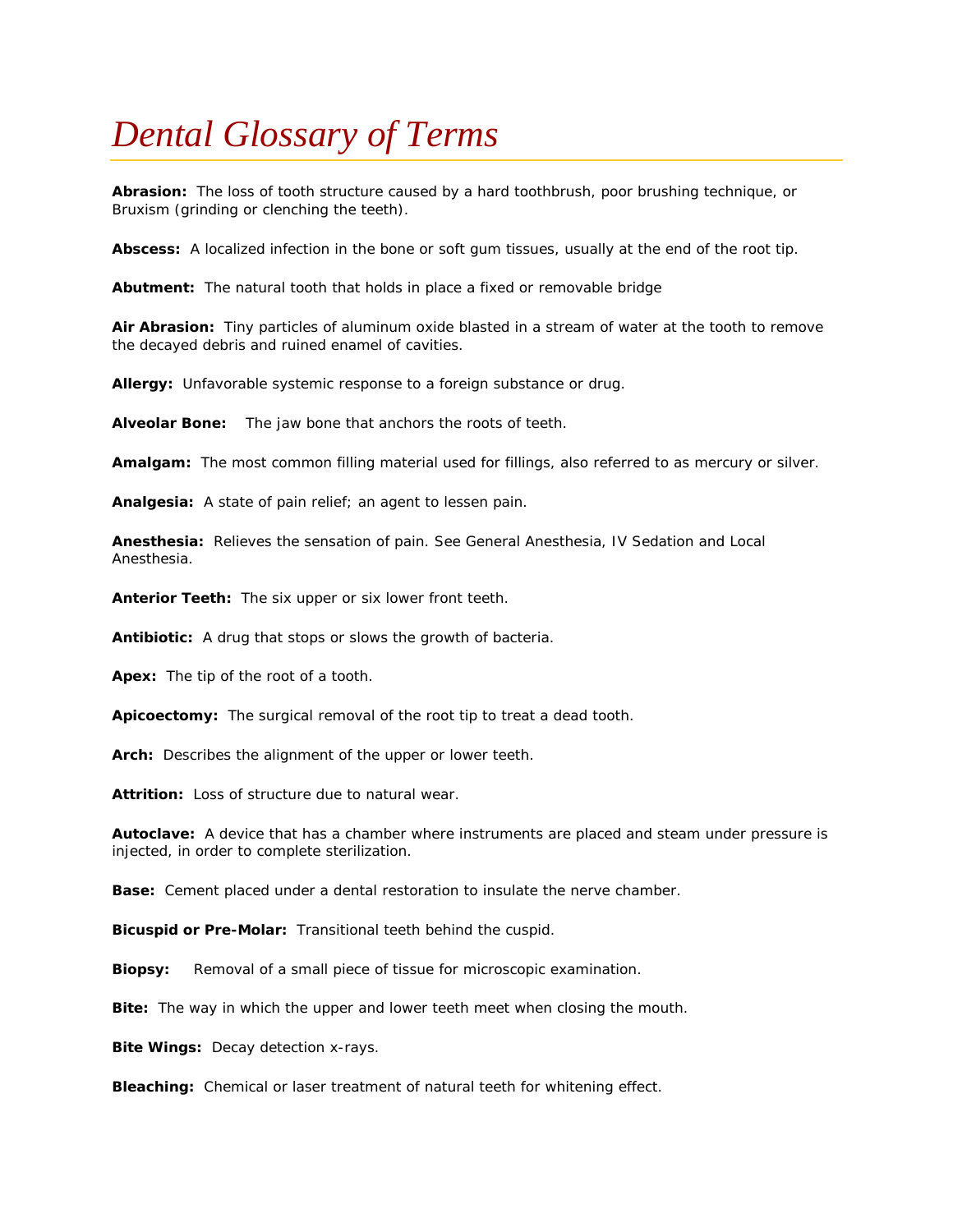**Bonding:** The covering of a tooth surface with a composite resin, to correct stained or damaged teeth.

**Braces:** Devices used by Orthodontists to gradually reposition teeth.

**Bridge:** Prosthetic (false) teeth or row of teeth that spans between two natural teeth.

**Bruxism:** Involuntary, "nervous" grinding of the teeth while the patient is asleep.

**Calcium:** Chemical element needed for healthy teeth, bones and nerves.

**Calculus:** Hard residue, commonly know as "tartar", that forms on teeth due to inadequate plaque control often stained yellow or brown.

**Canker Sore:** Mouth sores appearing whitish, often with a red halo.

**Cantilever Bridge: Fixed bridge** that attaches to adjacent teeth only on one end.

**Cap:** Common term for dental crown (See Crown).

**Cavities:** A decay lesion or hole in a tooth.

**Clasp:** Device that holds a removable partial denture to stationary teeth.

**Cleaning:** Removal of plaque and tartar from teeth, generally above the gum line.

**Composite Filling:** A tooth-colored filling that looks like a natural tooth.

**Cosmetic Dentistry:** Treatments performed to enhance appearance (e.g., bleaching, veneers).

**Crown:** A porcelain or gold cover for a decayed, damaged, or discolored tooth.

**Cross Bite:** Reverse biting relationship of upper and lower teeth, e.g., "under bite".

**Curettage:** Removal of diseased tissue from a periodontal pocket.

**Cuspid:** The large pointed teeth at the corners of the mouth, located between the incisors and bicuspids. Also known as canine or eyeteeth.

**Cusps:** The raised round parts on the chewing surface of the teeth.

**DDS:** Doctor of Dental Surgery

**DMD:** Doctor of Medical Dentistry

**Decay:** Destruction of tooth structure caused by toxins produced by bacteria.

**Deciduous Teeth:** Commonly called "baby teeth", the first set of (usually) twenty teeth.

**Dentin:** Inner layer of tooth structure, immediately under the surface enamel.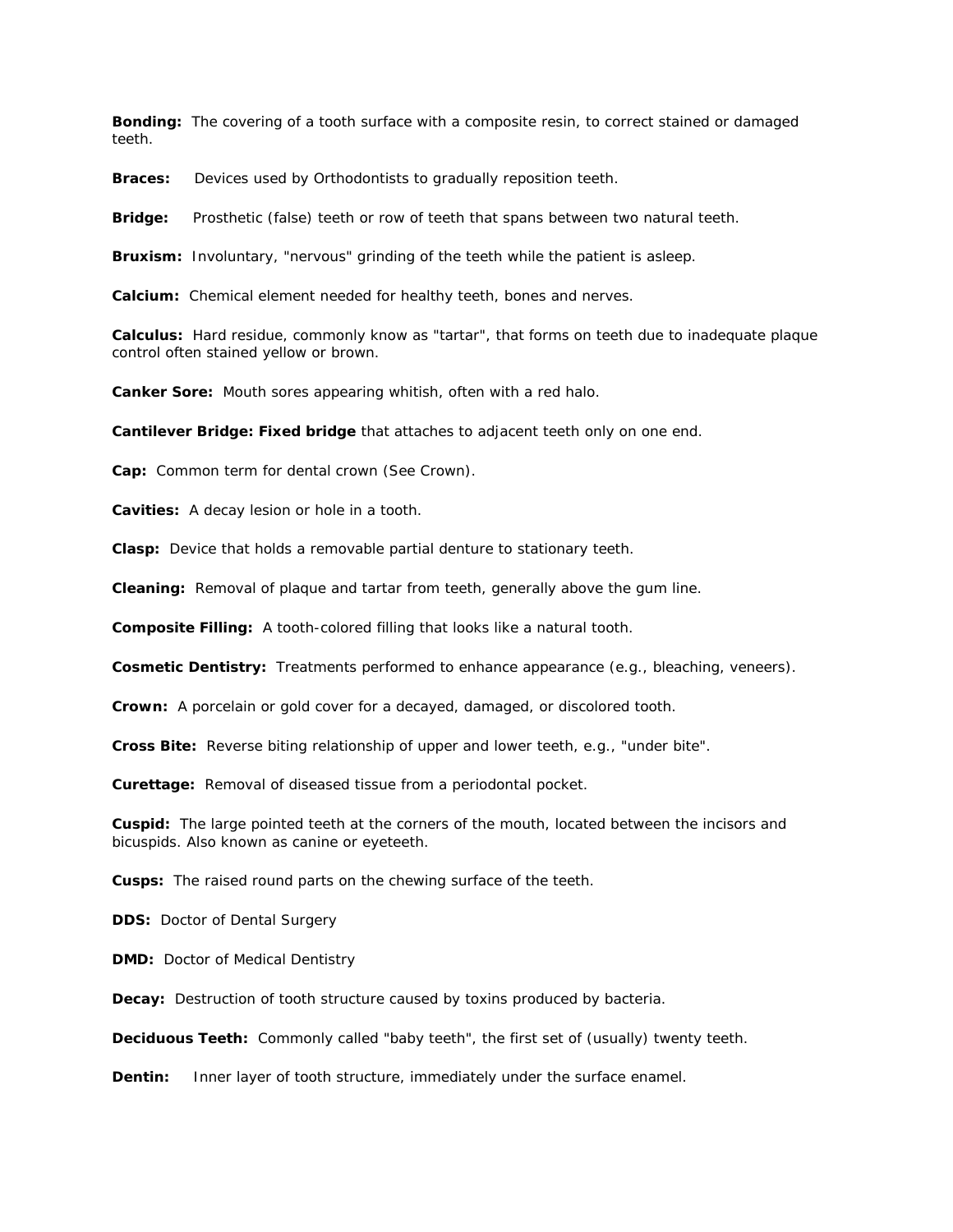**Dental Floss:** A waxed or unwaxed piece of nylon string that is inserted between the teeth and moved in an up/down fashion for the removal of plaque or other food deposits.

**Dental Implant:** Usually a titanium cylinder surgically placed in the bone of the upper or lower jaw to provide support for a dental restoration or appliance.

**Dentition:** The arrangement of natural or artificial teeth in the mouth.

**Denture:** Removable (partial or complete) set of artificial teeth.

**Diastema:** Space between teeth.

**Enamel:** The hard tissue covering the portion of tooth above the gum line. This is the hardest substance in the body.

**Endodontics:** The branch of dentistry concerned with the treatment of the dental pulp or nerve of the tooth. The most common procedure is a root canal.

**Endodontist:** A specialist who treats injuries, diseases and infections of the tooth pulp.

**Extraction:** Removal of a tooth.

**Facing:** Tooth colored overlay on the visible portion of a crown.

**Filling:** Restoration of lost tooth structure with metal, porcelain or resin materials.

**Flap Surgery:** Lifting of gum tissue to expose and clean underlying tooth and bone structures.

**Fluoride:** A chemical that is used to strengthen the teeth.

**Frenectomy:** Removal or reshaping of thin muscle tissue that attaches the upper or lower lips to the gum, or the tongue to the floor of the mouth.

**General Anesthesia:** A "deep sleep" general anesthesia renders you unconscious.

**Gingivectomy:** Surgical removal of gum tissue.

**Gingivitis:** Inflammation of gum tissue, early stage of gum disease.

**Gum Recession:** Exposure of dental roots due to shrinkage of the gums as a result of abrasion, periodontal disease or surgery.

**Halimeter:** An instrument used in the diagnosis and treatment of chronic halitosis.

**Halitosis:** Bad breath.

**Heat Sterilization:** A procedure that involves a chamber into which instruments are placed and which raises the temperature for a period of time to kill all microorganisms.

**Hygienist:** A type of dental professional qualified to clean and scale teeth. They also educate patients on proper dental care.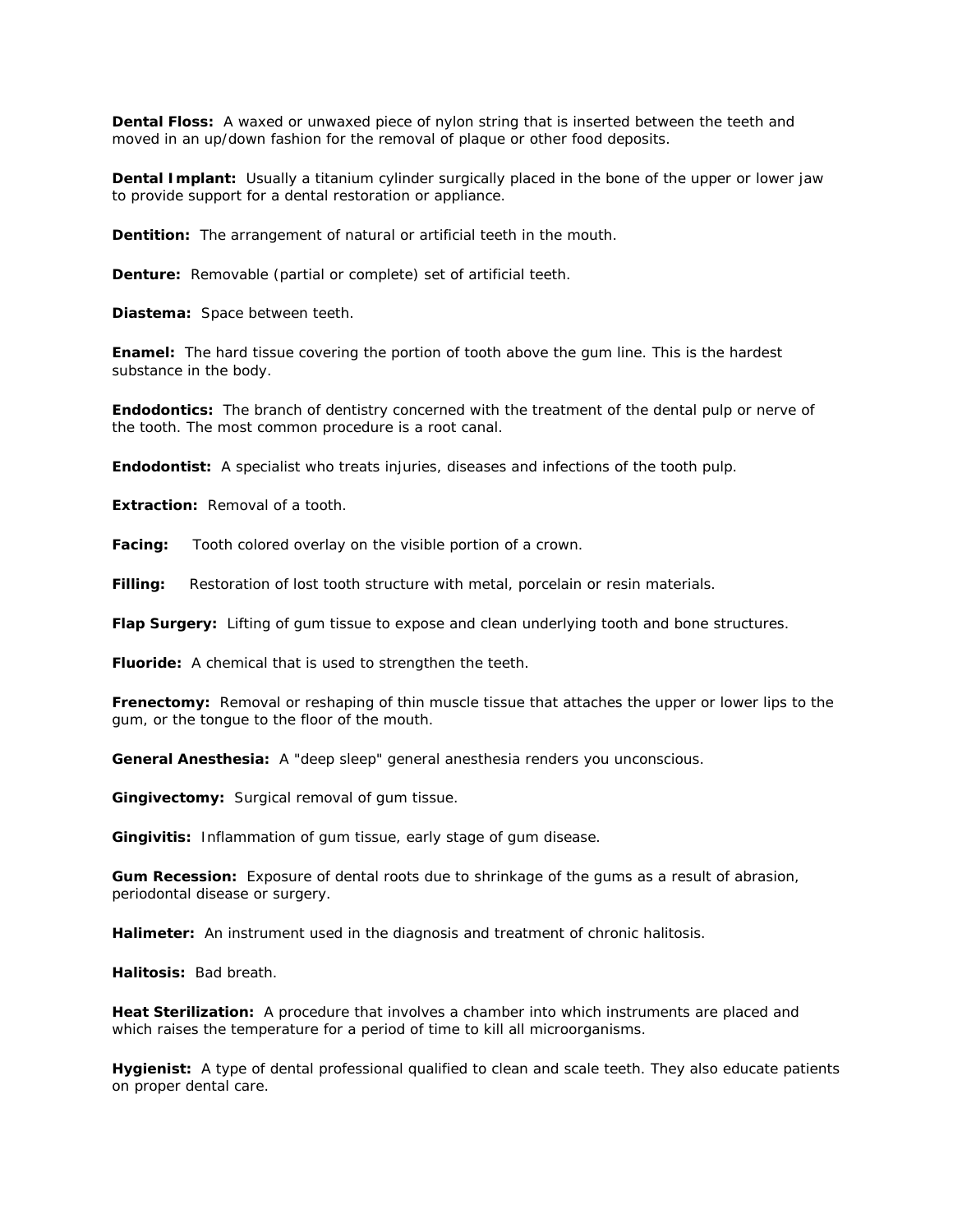**Imaging:** A photograph of teeth stored in a computer and then displayed on a television monitor. The dentist is able to show you an image of your smile with new, repaired or whitened teeth.

**Impacted Tooth:** A tooth that fails to erupt properly and remains fully or partially embedded and covered over by bone or gum tissue.

**Implant:** A fixed replacement for a missing tooth.

**Impression:** Mold made of the teeth and soft tissues.

**Incisors:** The four upper or lower single-cusped front teeth designed for incising or cutting food.

**Inlay:** A custom made cast-gold alloy that is cemented to a previously prepared cavity in the tooth.

**Interproximal:** Surfaces of adjoining teeth.

**Interocclusal:** Space between upper and lower teeth.

**Intraoral camera:** A small video camera used to view and magnify oral conditions; images may be viewed on a monitor or printed.

**IV Sedation:** Anesthesia used for people who want to be asleep during dental procedures. It is sometimes described as a "light" anesthesia. (See Anesthesia, Local Anesthesia).

Jacket: Crown for a front tooth, usually made of porcelain.

**Laminate:** Thin plastic or porcelain veneer produced in a dental laboratory and then bonded to a tooth.

Lasers: Dental lasers are a family of instruments, some used for surgery, some to cure (harden) restorative tooth materials and enhance tooth bleaching, and others to remove tooth structure to eliminate disease.

**Laughing Gas:** Nitrous oxide; odorless inhalation agent that produces relative sedation; reduces anxiety and creates a state of relaxation.

**Local Anesthesia:** Relieves the sensation of pain in a localized area. (See Anesthesia, IV Sedation).

**Malocclusion:** "Bad bite" or misalignment of the upper and lower teeth.

**Managed Care:** Program whereby patient-dentist agreement and dentist reimbursement is administered by a separate, external organization.

**Mandible:** The lower jaw.

**Margin:** Interface between a restoration and tooth structure.

**Maryland Bridge:** A bridge that is bonded to the back of the adjacent teeth; requires minimum tooth reduction.

**Maxilla:** The upper jaw.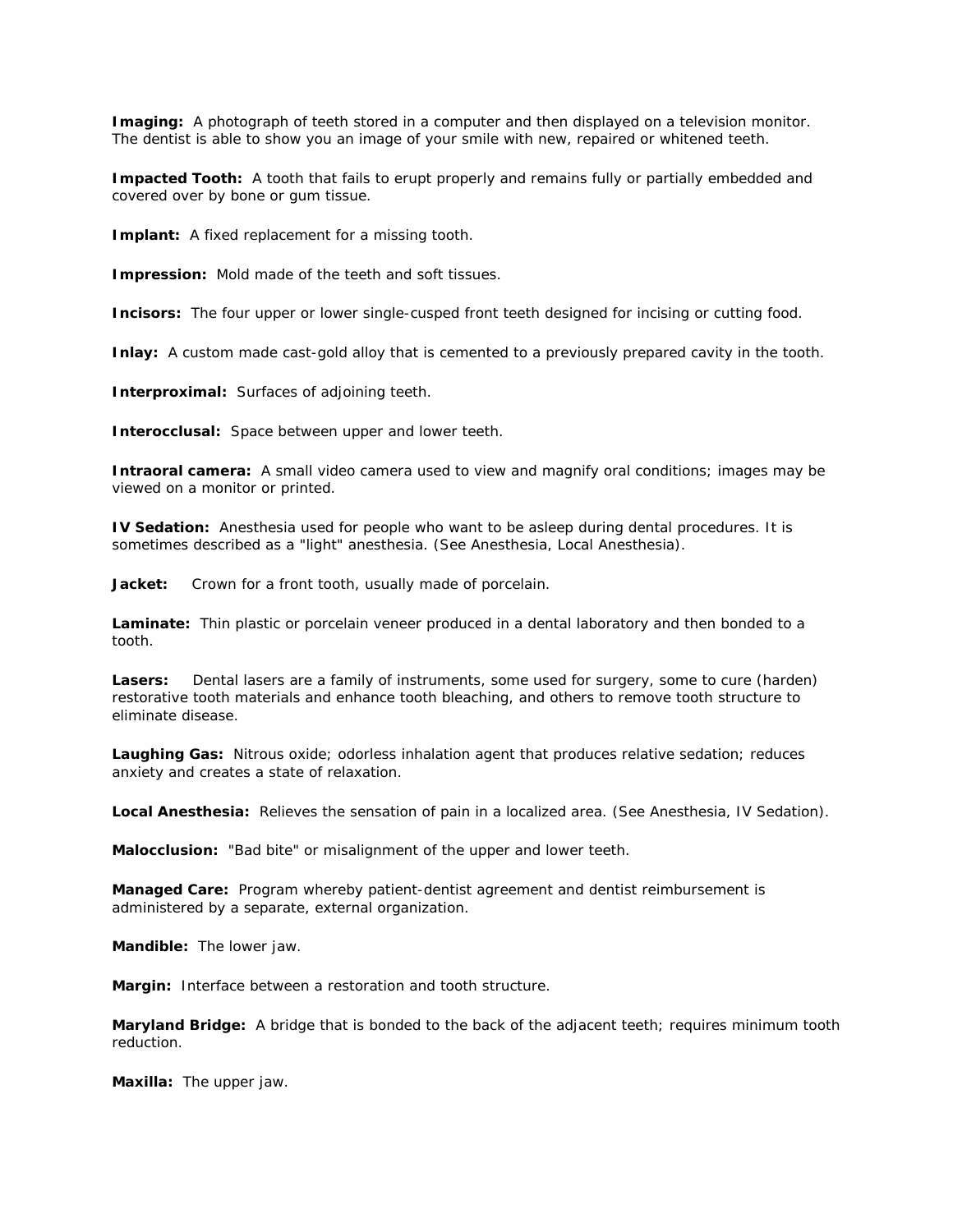**Medicated Filling:** A provisional or temporary filling which incorporates a palliative or soothing medication to calm an inflamed tooth nerve.

**Molars:** The back teeth that are designed for grinding food before swallowing.

**Mouth guard:** A removable appliance used to protect teeth from injury during athletic activities.

**Nerve (Root) Canal:** Dental pulp; the internal chamber of a tooth.

**Night Guard:** A removable acrylic appliance used to minimize the effects of grinding the teeth (bruxism) or joint problems (TMD), usually worn at night.

**Nitrous Oxide:** A gas used to reduce patient anxiety, also called "laughing gas".

**Occlusion:** Closure; relationship of the upper and lower teeth upon closure.

**Onlay:** A gold or porcelain inlay extended to cover the cusps for protection of the tooth.

**Oral and Maxillofacial Surgeon:** A specialist who deals with the diagnosis and surgical treatment of diseases, injuries, and deformities of the mouth and supporting structures.

**Oral Cavity:** The mouth.

**Oral Hygiene:** Process of maintaining cleanliness of the teeth and related structures.

**Oral and Maxillofacial Surgery:** Surgical procedures on the mouth including extractions, removal of cysts or tumors, and repair of fractured jaws.

**Oral Pathologist:** Dentist specializing in the study of oral diseases.

**Oral Sedation:** Any substance taken orally (i.e., a pill or liquid) to reduce anxiety and relax the patient.

**Oral Surgery:** Surgery of the mouth.

**Orthodontics:** Dental specialty that treats misalignment of teeth. Treatment usually consists of braces or a retainer.

**Overbite:** Vertical overlap of the front teeth.

**Over Denture:** Denture that fits over residual roots or dental implants.

**Palate:** The general term that refers to the roof of the mouth.

Palliative Treatment: Non-invasive relief of irritating conditions.

Panorex: A single full mouth x-ray.

**Partial Denture:** A removable appliance (prosthesis) that replaces some of the teeth in either the upper or lower jaw.

**Pathology:** Study of disease.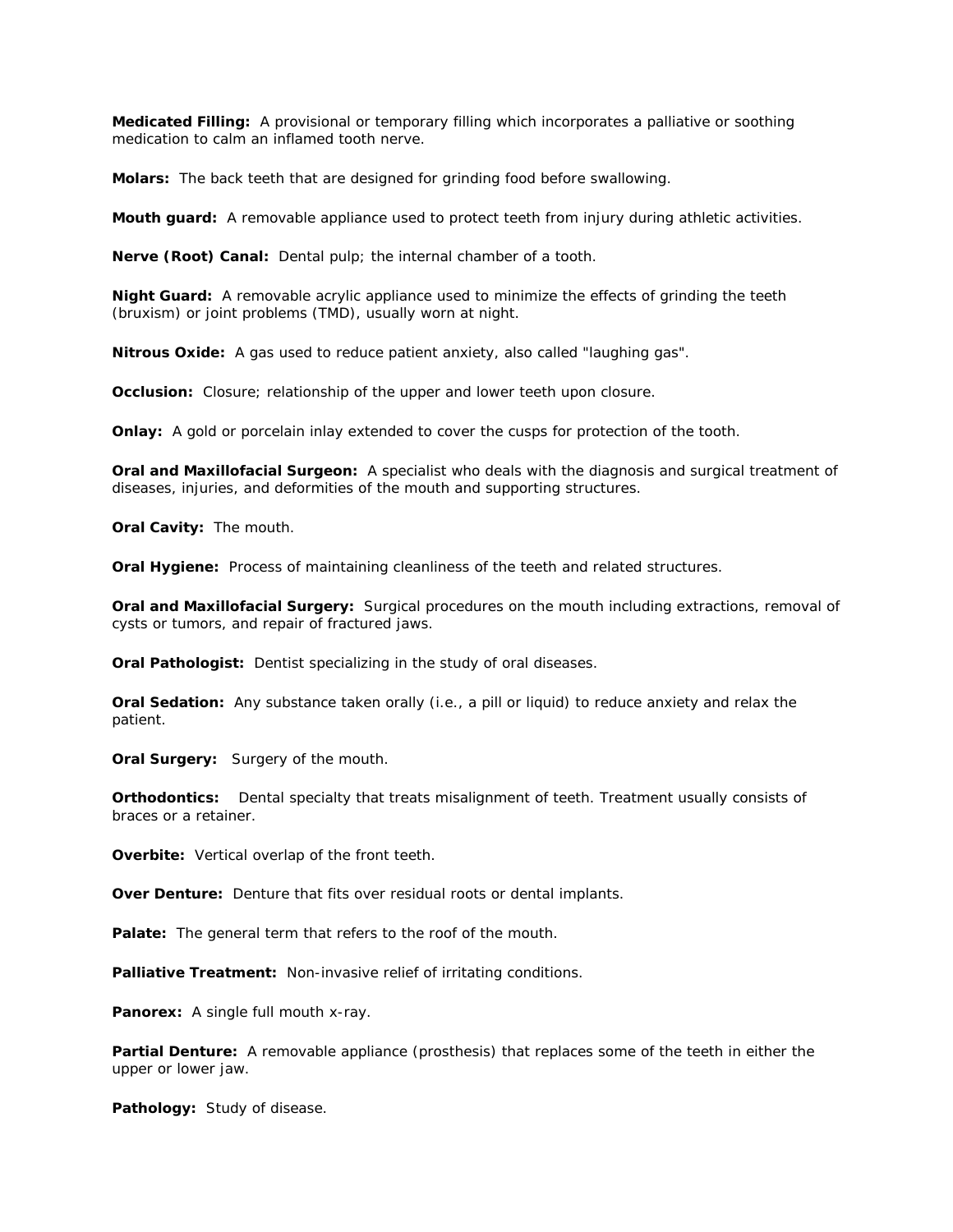**Periapical (PA):** Region at the end of the roots of teeth.

Pediatric Dentistry: Dental specialty focusing on treatment of children's teeth.

**Periodontal Disease:** The general term for the inflammation or disease affecting the gums.

**Periodontal Surgery:** Recontouring or esthetic management of diseased gum and supporting tissue.

**Periodontics:** The treatment of diseases of the gum or bone (supporting structure).

**Periodontist:** A dentist who specializes in the treatment of gum disease.

**Periodontal Chart:** Record measuring the depth of gum pockets around the teeth.

**Permanent Teeth:** (Usually) thirty-two adult teeth in a complete dentition.

**Pit:** A small defect in the tooth enamel.

**Plaque:** A sticky substance that forms on the surface of the teeth and harbors bacteria growth and acid formation beneath its surface, causing tooth decay. Plaque buildup can irritate the gums and cause periodontal disease.

Pontic: Replacement tooth mounted on a fixed or removal appliance.

**Porcelain Crown:** All porcelain restoration covering the portion of tooth above the gum line.

**Porcelain Fused to Metal (PRM) Crown:** Restoration with metal coping (for strength) covered by porcelain (for appearance).

**Porcelain Inlay or Onlay:** Tooth-colored restoration made of porcelain, cemented or bonded in place.

**Porcelain Veneers:** A thin layer of porcelain bonded to a natural tooth to replace lost tooth structure, close spaces, straighten teeth or change color and/or shape.

Post: Thin metal rod inserted into the root of a tooth after root canal therapy; provided retention for a "coping" that replaces lost tooth structure and retains crown.

**PPO or PDO:** Preferred provider (dental) organization, which a health care (dental) provider may join, offering fee-for-service treatment at reduced fees.

**Preventive Services:** Dental procedures concerned with the prevention of dental diseases by protective and educational measures. May include exam, cleanings, x-rays and fluoride.

**Prophylaxis:** The professional cleaning and removal of plaque, stains, and calculus on the teeth.

**Prophy Jet:** Air polishing for stain removal.

**Prosthodontics:** The restoration of natural teeth and replacement of missing or lost teeth. Common procedures are crowns, bridges, dentures, and dental implants.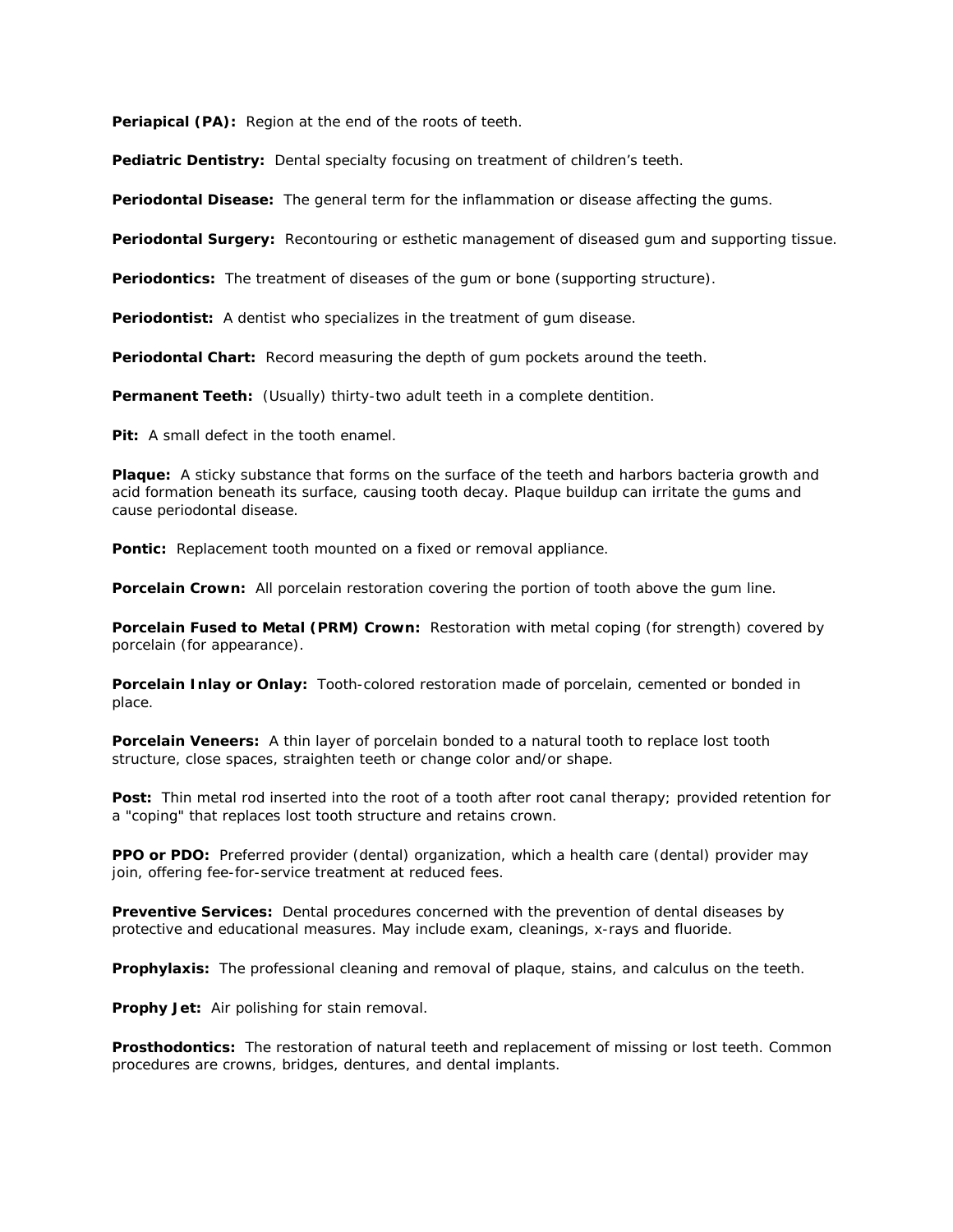**Prosthodontist:** A dentist that specializes in the restoration of natural teeth and replacement of teeth. Expertise includes, but is not limited to: crowns, bridges, dentures, dental implants, TMD-jaw joint problems, and oral cancer reconstruction.

**Pulp:** The nerves, blood vessels and connective tissue inside a tooth.

**Pulp Chamber:** The opening in the center of the crown of a tooth, which contains the pulp (nerve tissue) and stretches to the tip of the root.

**Pulpectomy:** Complete removal of the pulp (commonly done in children's teeth).

**Quadrant:** One fourth of the mouth or half of the bottom or top section of the mouth.

**Reimplantation:** Insertion and temporary fixation of partially or completely dislodged tooth or teeth, resulting from traumatic injury.

**Reline:** Acrylic restoration of denture base.

**Restoration:** Replacement of portion of a damaged tooth.

**Retained Root:** Partial root structure remaining in jaw after extraction or fracture of a natural tooth.

**Retainer:** An appliance for maintaining the positions of the teeth and jaws immediately after the completion of orthodontic treatment.

**Root:** Tooth structure that connects the tooth to the jaw.

**Root Canal:** A procedure used to save an abscessed tooth in which the pulp chamber is cleaned out, disinfected, and filled with a permanent filling.

**Root Planning:** Deep cleaning of the teeth to remove hardened plaque below the gum line. This periodontal procedure is usually performed one quadrant at a time.

**Root Resection:** Removal of a portion of diseased root structure, retaining the remaining natural tooth.

**Saliva:** Clear lubricating fluid in the mouth.

**Saliva Ejector:** Suction tube placed in the mouth to remove saliva.

**Salivary Glands:** Located under tongue and in cheeks that produce saliva.

**Scaling:** A treatment for gum disease involving removal of hardened plaque (tartar or calculus) from teeth.

**Sealant:** Plastic coating applied to grooves of the teeth to prevent decay.

**Space Maintainer:** Dental device that holds the space lost through premature loss of baby teeth.

**Splint:** Connection of two or more teeth so they function as a stronger single structure.

**Supernumary Tooth:** Extra tooth.